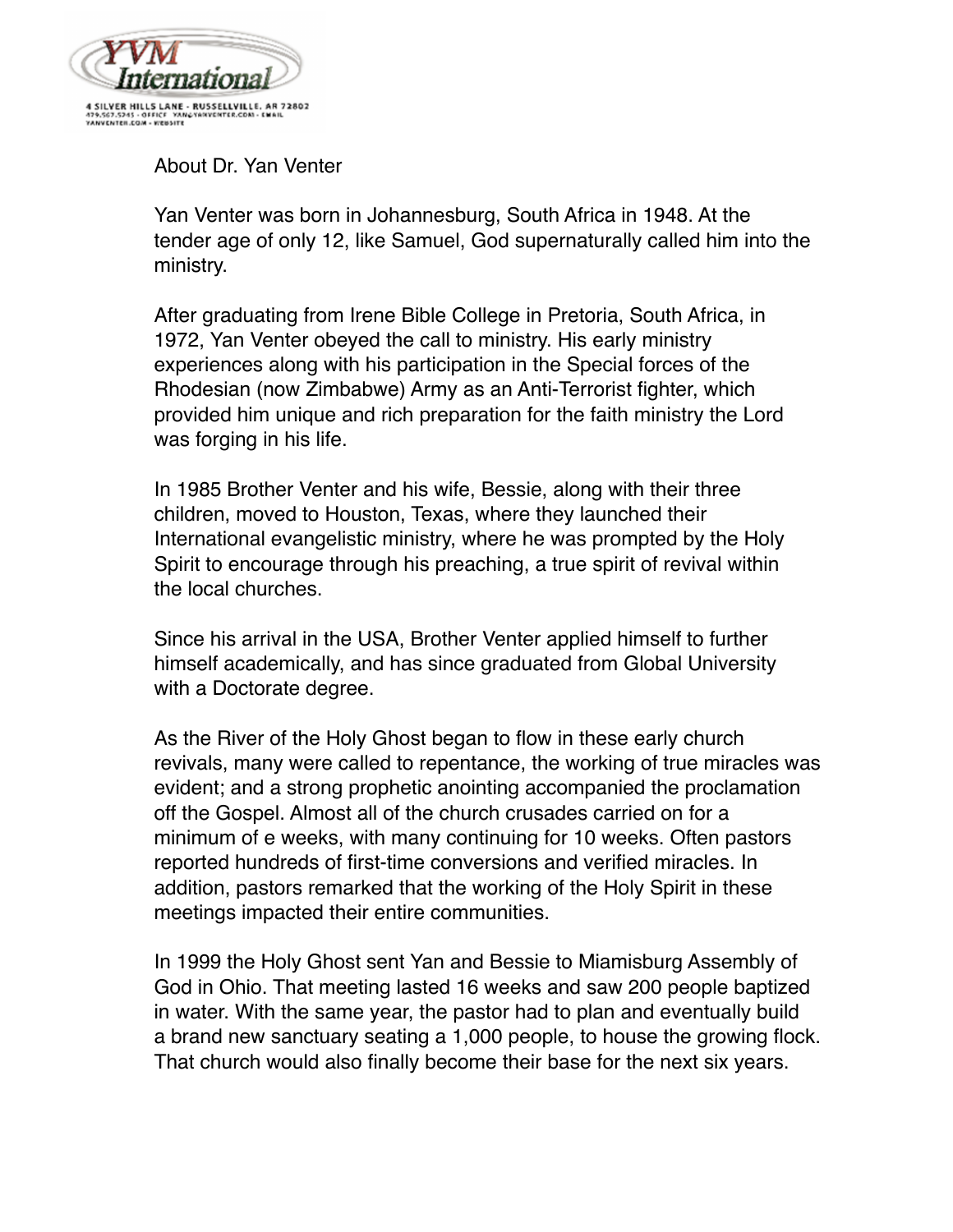Naturalized American citizens since 1990, the Venter Ministry also began to reach in to foreign soil. Brother Venter started conduction mass evangelism crusades with crowds of up to 100,000. It was during one of these crusades that a girls who had been totally paralyzed her entire life, was healed and now walking perfectly.

Since then, many more have experienced answers to their prayers in many different situations.

Thousands of Hindus surrendered their lives to Christ for the first time.

For all of 2006, Yan joined Brother R.W. Schambach as his associate Evangelist and together would see 1.4 million souls surrender their lives in one single crusade in Africa.

Yan Venter remains on the Gospel mission to impact American towns and cities by stimulating revival in local churches; to bring about lasting change in the lives of the people of God; to help the local church member develop a fresh hunger for a real move of the Holy Spirit; and the reach the world with the Gospel of the Lord Jesus, demonstrating his message with signs, wonders and miracles following the dynamic preaching of the Word of God.